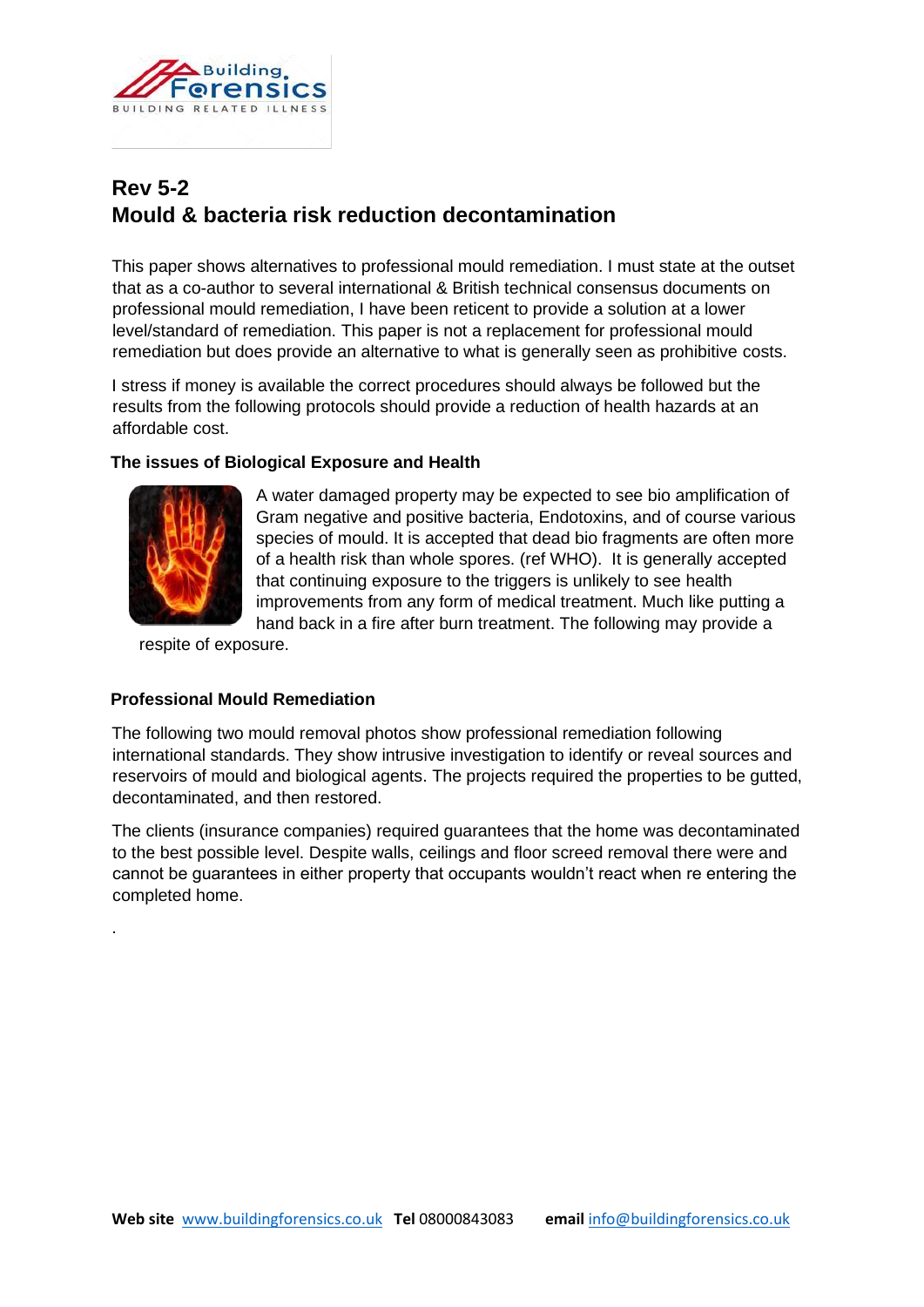



**Both properties were gutted, and occupiers were re located for 8 months during works.** 

# **Objectives of Professional Mould Removal and Remediation**

- Identify mould causation issues
- Identify mould presence and hidden reservoirs
- Dry affected areas or identify construction defect
- Remove and decontaminate surfaces and air
- Verify all results
- Building Forensics undertook both contracts for insurers with each costing over £100,000 including alternative accommodation and refurbishment

# **International guidance on medically required decontamination/remediation**

The attached consensus document was written by leading Indoor Environmental Hygienists in USA and working with leading mould practitioners including Dr shoemaker of www. Survivingmold.com. Jeff Charlton is listed as co-author of this consensus group and is the inventor of the following economic alternative for mould control and risk reduction.

For a better understanding of the technical and practical difficulties in medically safe remediation please read the consensus document in Free help section.

# **Economic mould control and health risk reduction**

# **This process is primarily aimed at the reduction of exposure to health hazards and risk factors.**

In the following process our goal is to control the environment, thereby reducing exposure to water damage related pathogens.

#### **Target contaminates**

- Gram Positive and Negative Bacteria
- **Endotoxins**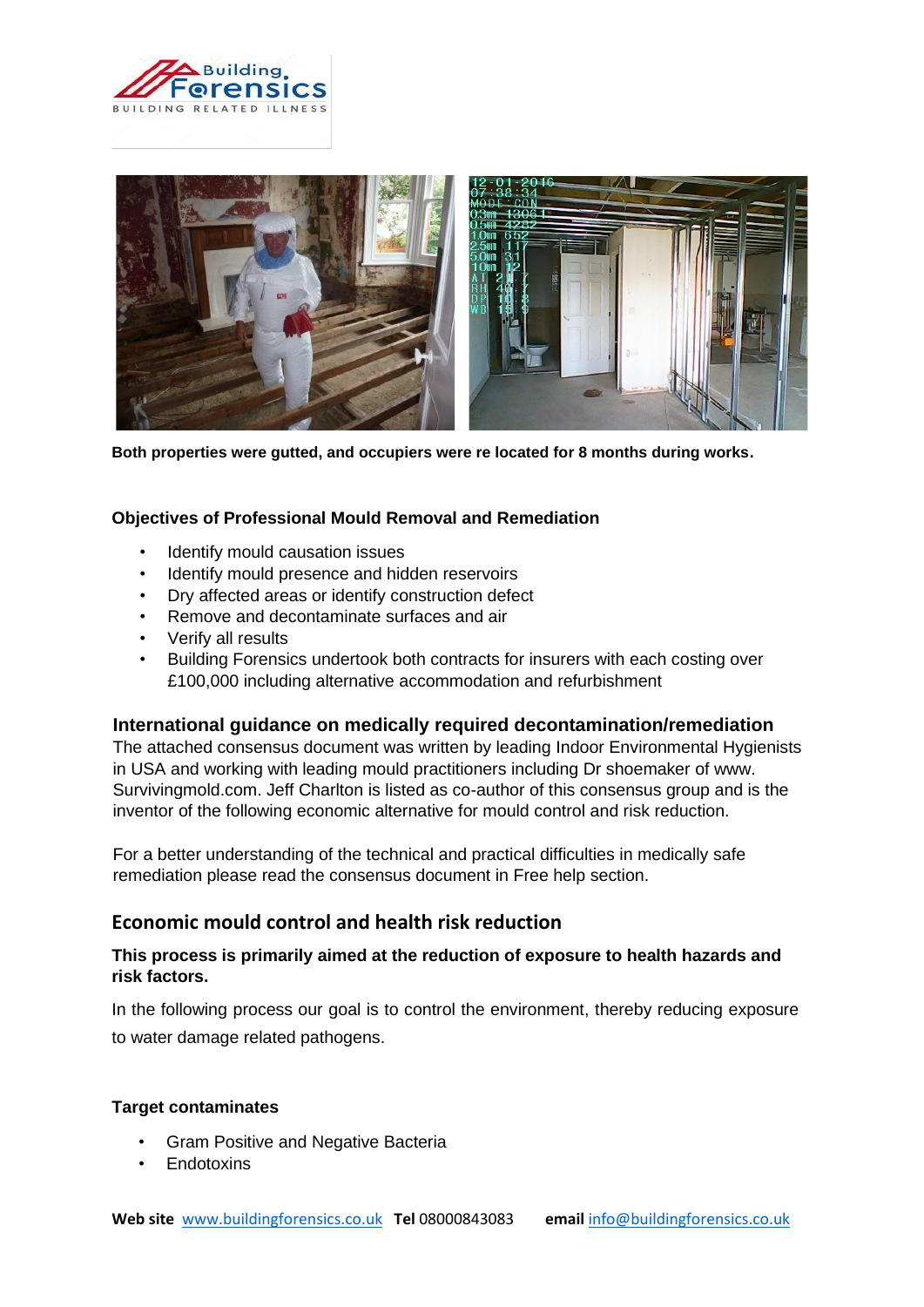

- **Mycotoxins**
- Mould Spores and fragments

# **Procedure**

- Remove accessible visible mould using a thixotropic solution applied locally by low pressure spray. The Thixotropic nature encapsulates spores and fragments to reduce likelihood of release during cleaning.
- Fill the affected areas with a Bio Aerosol oxidising disinfecting agent resulting in the oxidisation or denaturing or contaminates on surfaces and air, thereby reducing exposure risk.
- Fill the air with a Bio Aerosol which is electrostatically charged to bring down and bind contaminates.
- Apply of a cationic Biostat dry film to lock in residue contamination which also provides surface protection.
- Particle counts pre and post treatment to prove efficacy.
- Use pre and post treatment spore counts (if required and at extra cost).

We use chemistry and physics to produce chemicals and application systems that cover and bind to surfaces to offer the best protection.



Here we see the two different forms of natural force. Unlike most other chemicals our treatment is attracted to all surfaces not just the floor.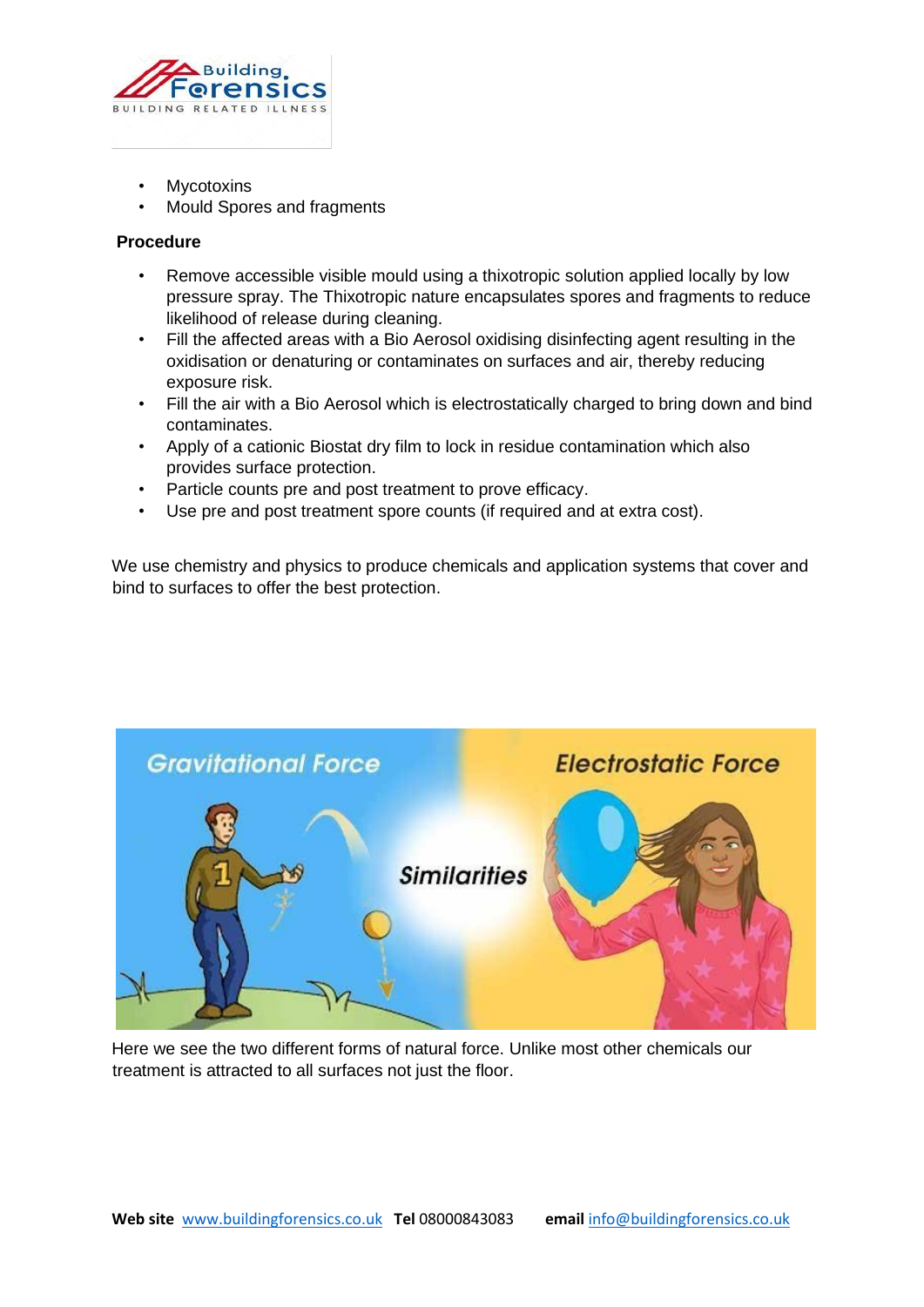



In this diagram we show how our disinfecting and the biostatic misting deposits on all surfaces to provide even greater protection.

| <b>Disinfection Type</b> | <b>Electrostatic spray</b> | <b>Fogging</b> | <b>UV disinfection</b> |
|--------------------------|----------------------------|----------------|------------------------|
| Wet or dry               | Drv                        | Wet            | Drv                    |
| Disinfection period      | 1-5 minutes                | 30 - 40 mins   | $30+$ mins             |

# **Note UV light disinfection requires direct light exposure and only areas exposed to the light are disinfected.**

The biocidal microbe shield we apply is unique anti-microbial technology which has been used and tested for over 30 years and is an accredited BIOCIDE with the Environmental Protection Agency and comparable regulatory bodies around the world. This technology has been used in hospitals for the wound area of surgical drapes etc.

This is not a onetime kill as often stated with bleach, but a continuing ongoing bacteriostat and mould control product.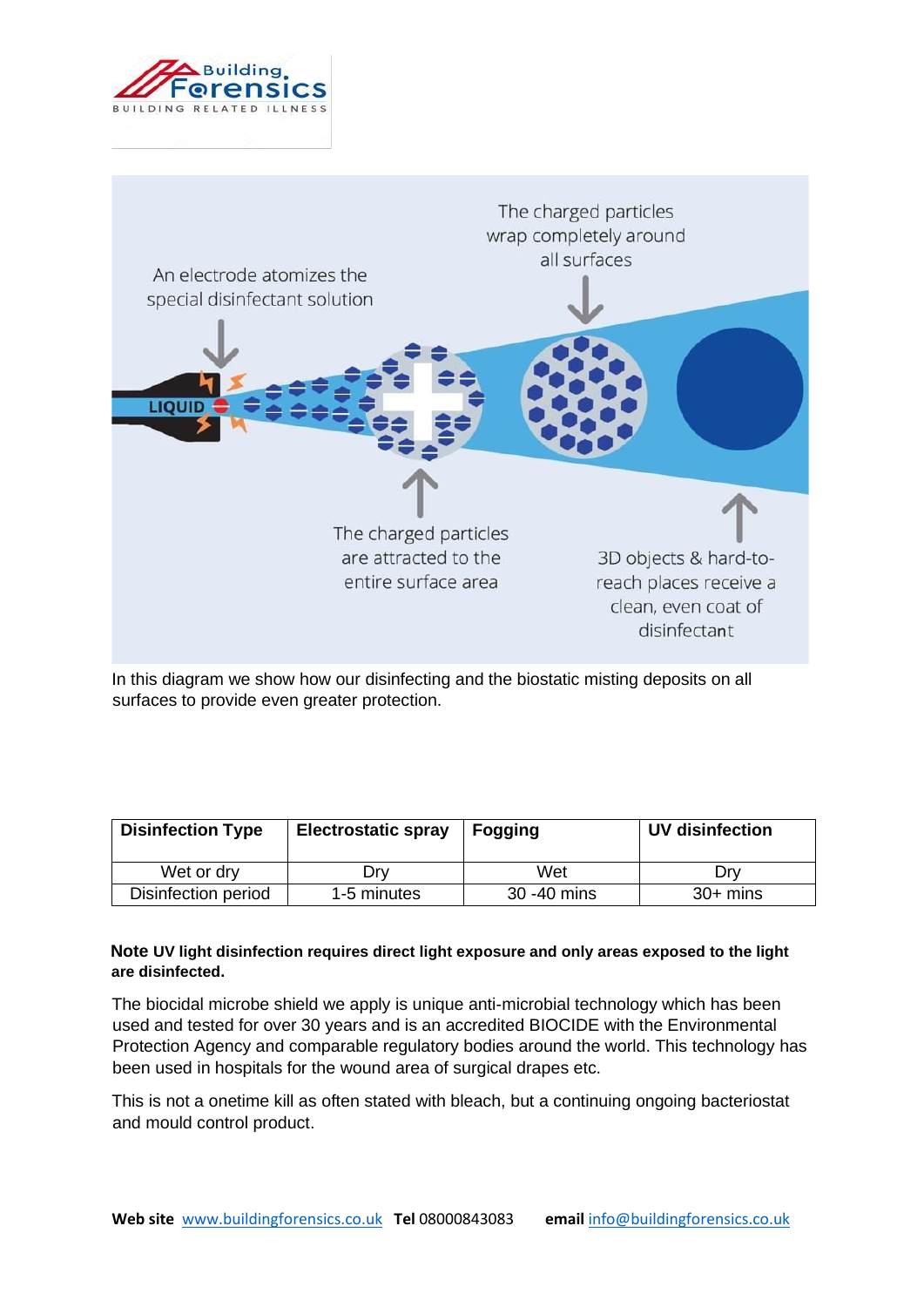

# **Medical Note**

Effectiveness of medical treatment for symptoms associated with mould, chemical inflammagens, and bacteria should initially focus on the removal of the triggers and source of moisture eliminated.

It is unlikely that medical treatment will be as effective as possible if there is a continuing exposure, therefore some form of decontamination and exposure reduction must be seen as essential and of course beneficial.

# **Typical action and control results**

The Biostatic film is carried by a silane type product, which chemically bonds to all surfaces and provides long lasting protection against the following moulds and bacteria:

### **Mould/Fungi protection**

Aspergillus niger Mucor sp. Aspergillus fumigatus Tricophyton mentagrophytes Aspergillus versicolor Tricophyton interdigitalie Aspergillus flavus Trichoderma flavus Aspergillus terreus Chaetomium globusum Penicillium chrysogenum Rhizopus nigricans Penicillium albicans Cladosporium herbarum Penicillium citrinum Aureobasidium pullulans Penicillium elegans Fusarium nigrum Penicillium funiculosum Fusarium solani Penicillium humicola Gliocladium roseum Penicillium notatum Oospora lactis Penicillium variabile Stachybotrys atra

# **Algae**

Oscillatoria borneti LB143 Schenedesmus quadricauda Anabaena cylindrica B-1446-1C Gonium sp. LB 9c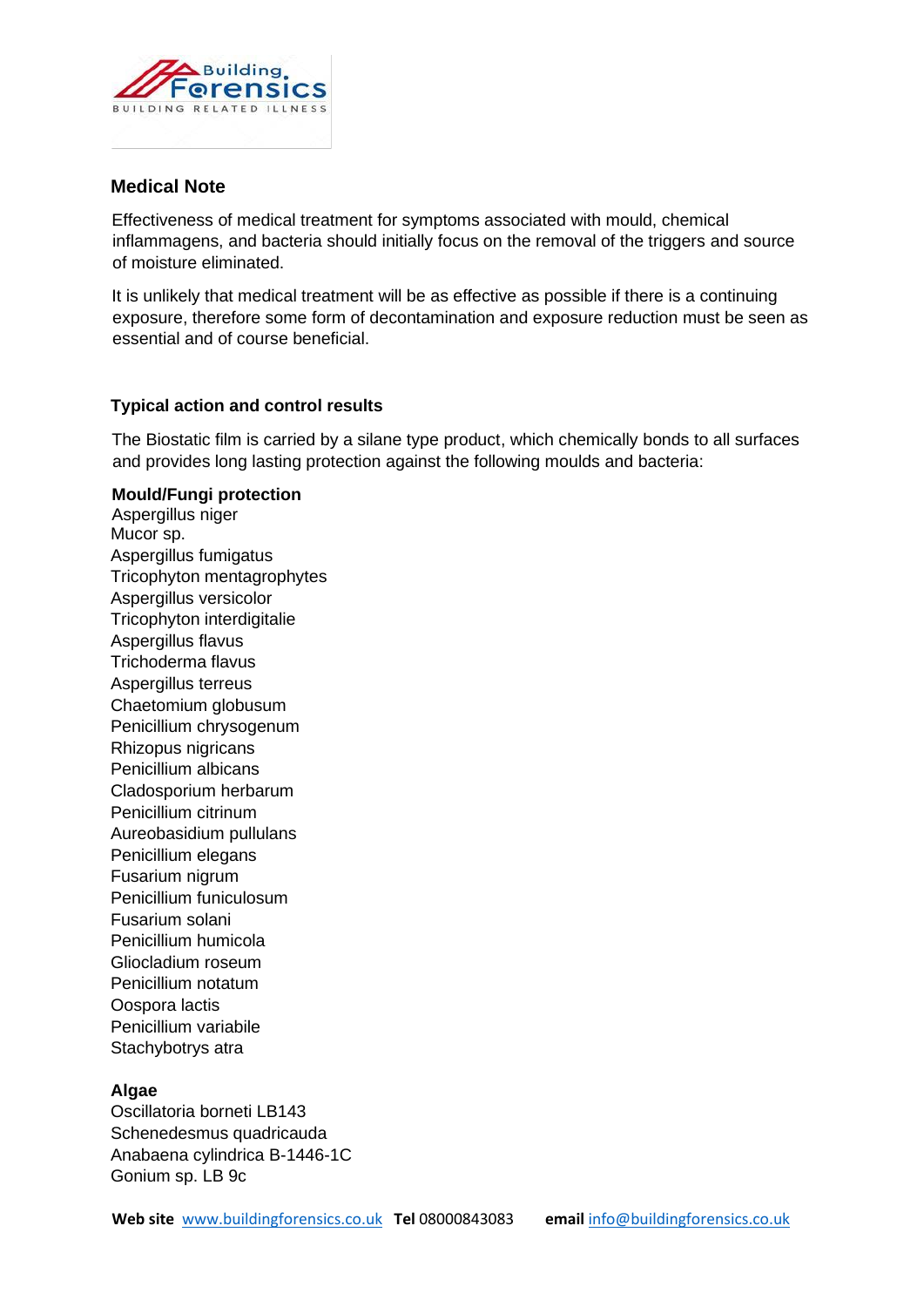

Selenastrum gracile B-325 Volvox sp. LB 9 Pleurococcus sp. LB11 Chlorella vulgarus

#### **Yeast**

Saccharomyces cerevisiae Candida albicans

### **Bacteria**

Micrococcus sp. Aspergillus niger Mycobacterium smegmatis Mucor sp. Staphylococcus epidermidis1 Aspergillus fumigatus Mycobacterium tuberculosis Tricophyton mentagrophytes Enterobacter agglomerans1 Aspergillus versicolor Brucella cania Tricophyton interdigitalie Acinetobacter calcoaceticus1 Aspergillus flavus Brucella abortus Trichoderma flavus Staphylococcus aureus (pigmented)1 Aspergillus terreus Brucella suis Chaetomium globusum Staphylococcus aureus (non-pigmented)1 Penicillium chrysogenum Streptococcus mutans Rhizopus nigricans Klebsiella pneumoniae ATCC 4352 Penicillium albicans Bacillus subtilis Cladosporium herbarum Pseudomonas aeruginosa Penicillium citrinum Bacillus cereus Aureobasidium pullulans Pseudomonas aeruginosa1 Penicillium elegans Clostridium perfringens Fusarium nigrum Pseudomonas aeruginosa PDR-10 Penicillium funiculosum Haemophilus influenzae Fusarium solani Streptococcus faecalis Penicillium humicola Haemophilus suis Gliocladium roseum Escherichia coli ATCC 23266 Penicillium notatum Lactobacillus casei Oospora lactis Escherichia coli1 Penicillium variabile Leuconostoc lactis Stachybotrys atra Proteus mirabilis Algae Listeria monocytogenes Oscillatoria borneti LB143 Proteus mirabillis1 Schenedesmus quadricauda Propionibacterium acnes Anabaena cylindrica B-1446-1C Citrobacter diversus1 Gonium sp. LB 9c Proteus vulgaris Selenastrum gracile B-325 Salmonella typhosa Volvox sp. LB 9 Pseudomonas cepacia Pleurococcus sp. LB11 Salmonella choleraesuis Chlorella vulgarus Pseudomonas fluorescens Yeast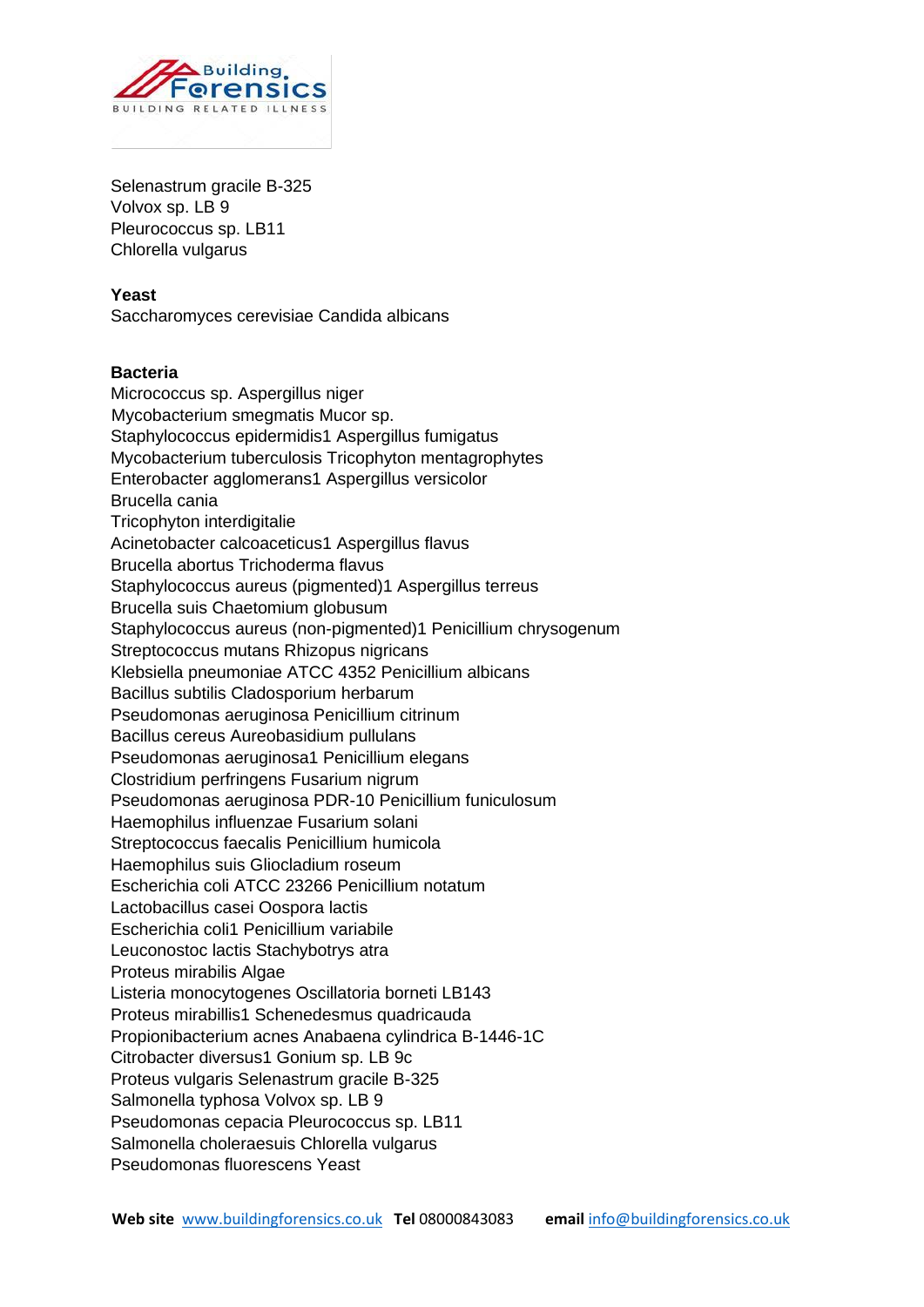

Corynebacterium Boris Saccharomyces cerevisiae Xanthomonas campestres Candida albicans Vancomycin Resistant enterococci Methicillin Resistant Staphylococcus aureus (

# **Benefits of this protocol**

This treatment usually completed in a day, provides almost instant exposure reduction. Surfaces are dry within an hour or so and fragments and spores are generally locked in. Air particle counts confirm success as compared to pre and post treatment levels.

This protocol is not designed as a substitute for professional remediation and clients are advised to invest in a professional inspection. The clear benefits are however immediate, and current exposure risks will be substantially reduced or eliminated and future growth potential will be limited.

# **Guarantees**

- We use biocide and disinfection products with internationally known and recognised capabilities to achieve our objectives.
- We use application technology known to provide the coverage and homogenous protection required.
- We guarantee we will prove major reduction in exposure.
- Our claims are supported by various public body attestations including hospitals.
- Significant results are verified by compliance with British Standards of mould measurement reduction and reduction in air particle counts as identified with a 6 channel particle counter
- Nobody in the world can categorically state your health will improve after any form of decontamination, whatever the cost.